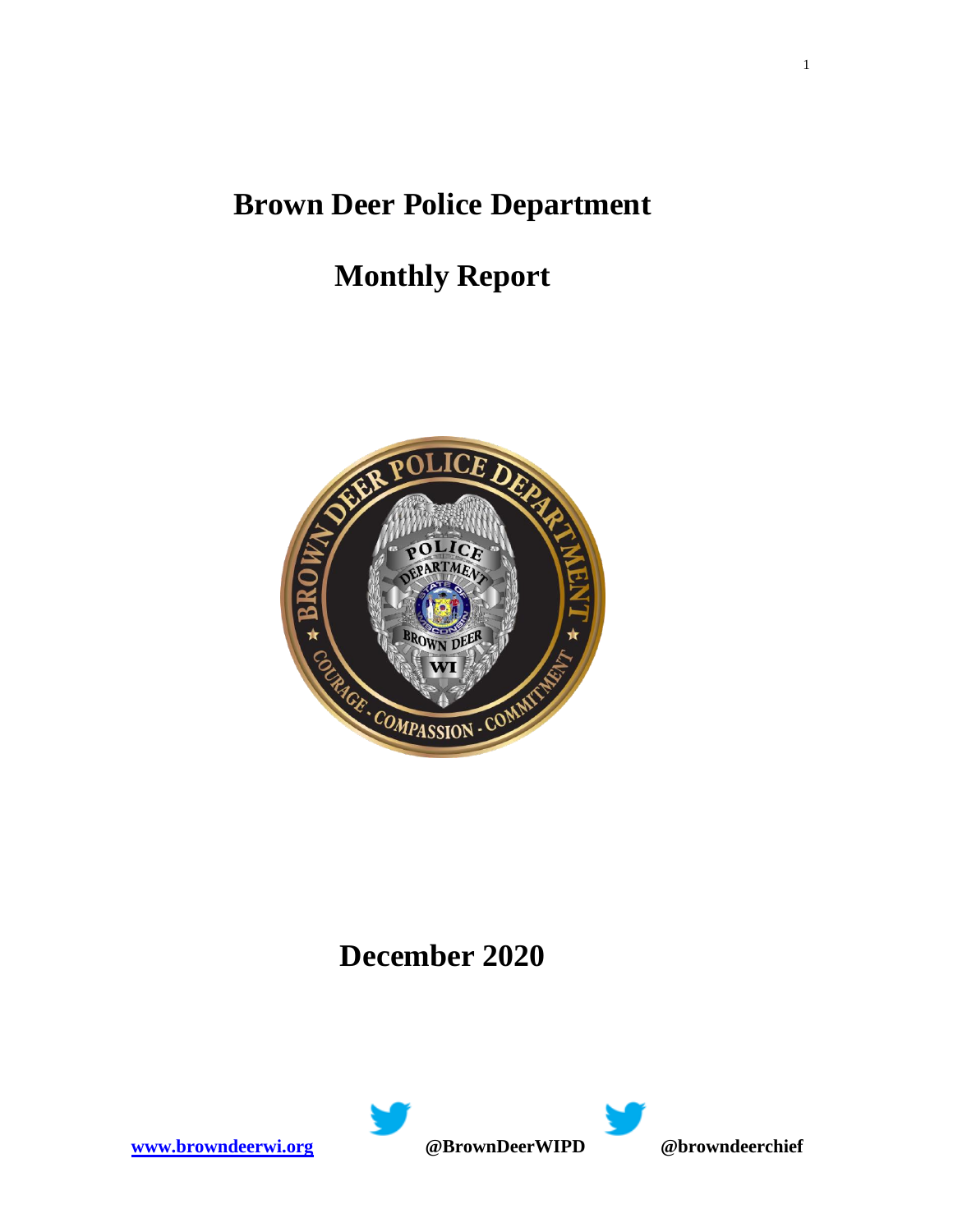#### *Activity Report:*

During the month of December, the Brown Deer Police Department responded to 1382 calls for service, issued 203 traffic citations, 100 parking citations and made 150 non-traffic related arrests/citations. Overall activity level was lower when compared with the prior year.

#### **Citations & Arrests**

Traffic: 235 Non-Traffic: **107**

| <b>Speed Related</b>               | 46  | <b>Weapon Related</b>        | 6  |
|------------------------------------|-----|------------------------------|----|
| <b>Traffic Signs &amp; Signals</b> | 15  | Battery/Assault              | 5  |
| <b>Driver License Violations</b>   | 111 | Burglary/Trespassing         |    |
| <b>Vehicle Registration</b>        | 3   | <b>Disorderly Conduct</b>    | 8  |
| OMVWI/PAC                          | 7   | <b>Obstructing/Resisting</b> | 10 |
| Insurance                          | 22  | Drug Related                 | 27 |
| <b>Seat Belts</b>                  | 12  | Theft                        | 3  |
| All Others                         | 8   | <b>Retail Theft</b>          | 10 |
|                                    |     | Robberv                      | 0  |
|                                    |     | Domestic Related             | 12 |
|                                    |     | Warrants                     | 6  |
|                                    |     | <b>All Others</b>            | 19 |

#### **Chief's Report**

Due to the COVID-19 pandemic the Department continues to operate under its pandemic operations policy. Restrictions are being eased and the Department has increased enforcement actions and is participating in traffic grants.

With support from Walmart, Officers purchased and wrapped gifts for area children. The gifts were presented to the children by Santa and the Jolly Blue Shoppers at the Bradley Crossing Community Room.





Shaun Foster was sworn in as a new patrol officer.



⚫ Page 2 **www.browndeerwi.org**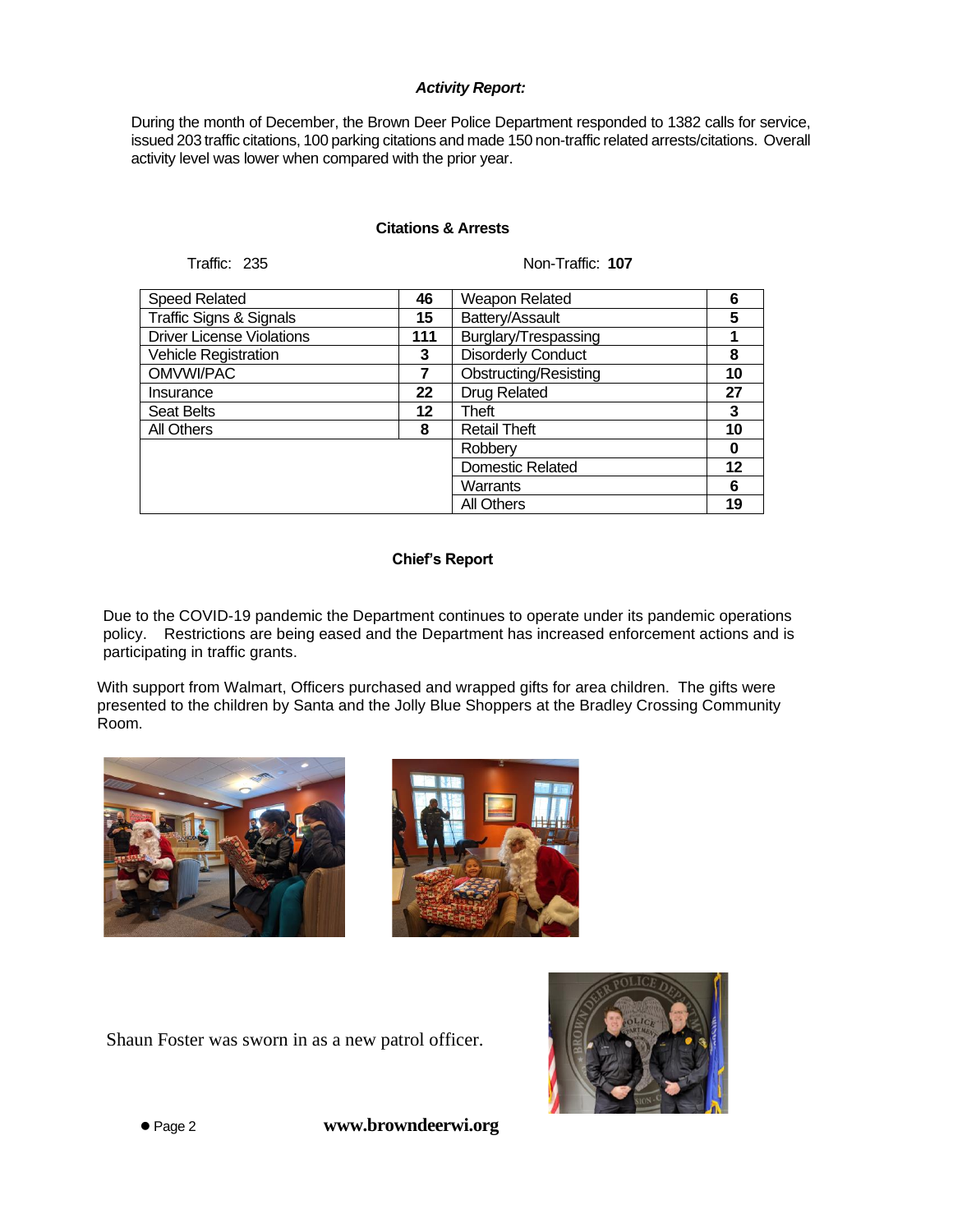### **2019/2020 Year to Date Calls for Service**



**2019/2020 Year to Date Enforcement Action (arrests, citations & warnings)**

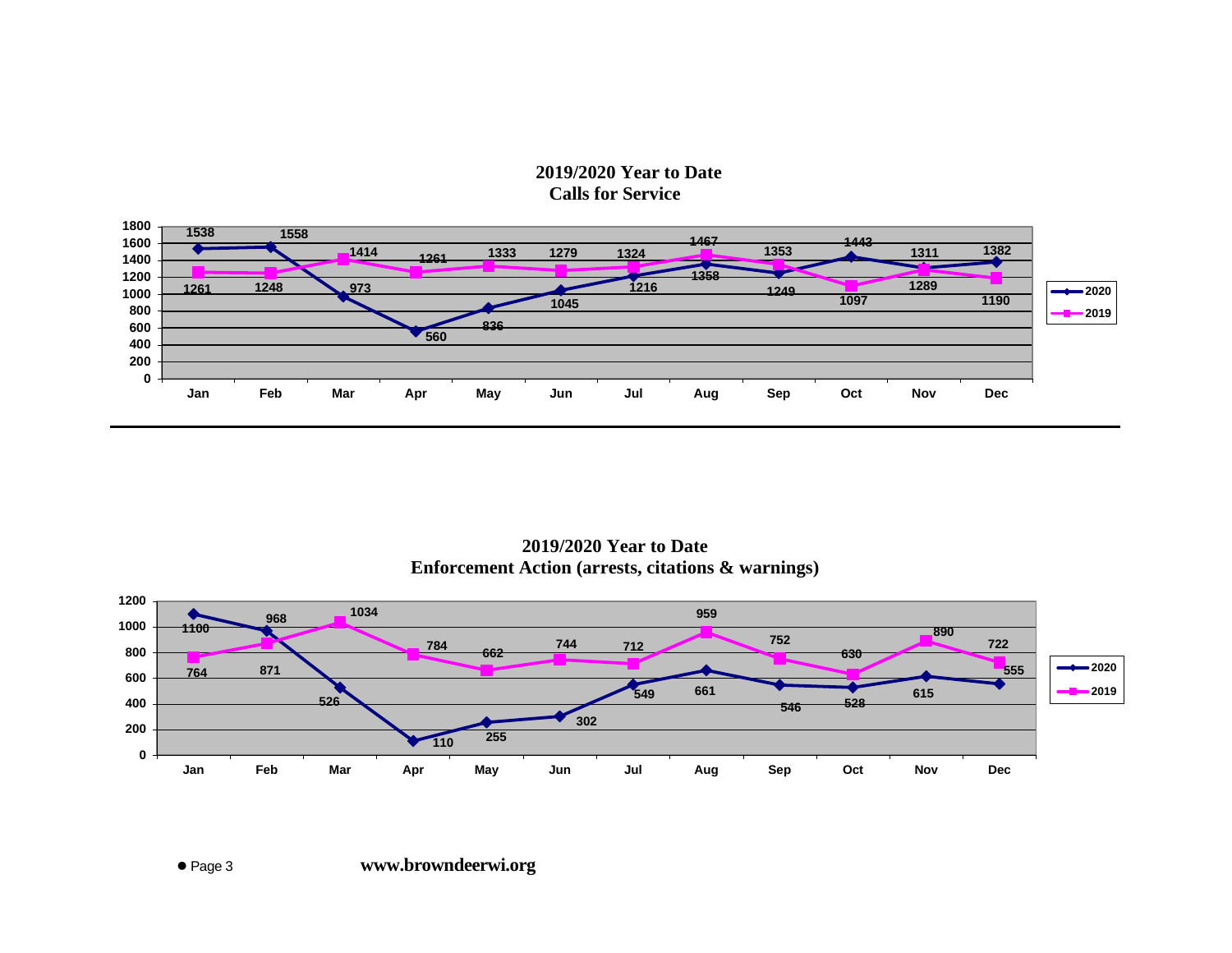**Reported Crime Comparison December 2019/2020**



**Reported Crime Comparison Year to Date**

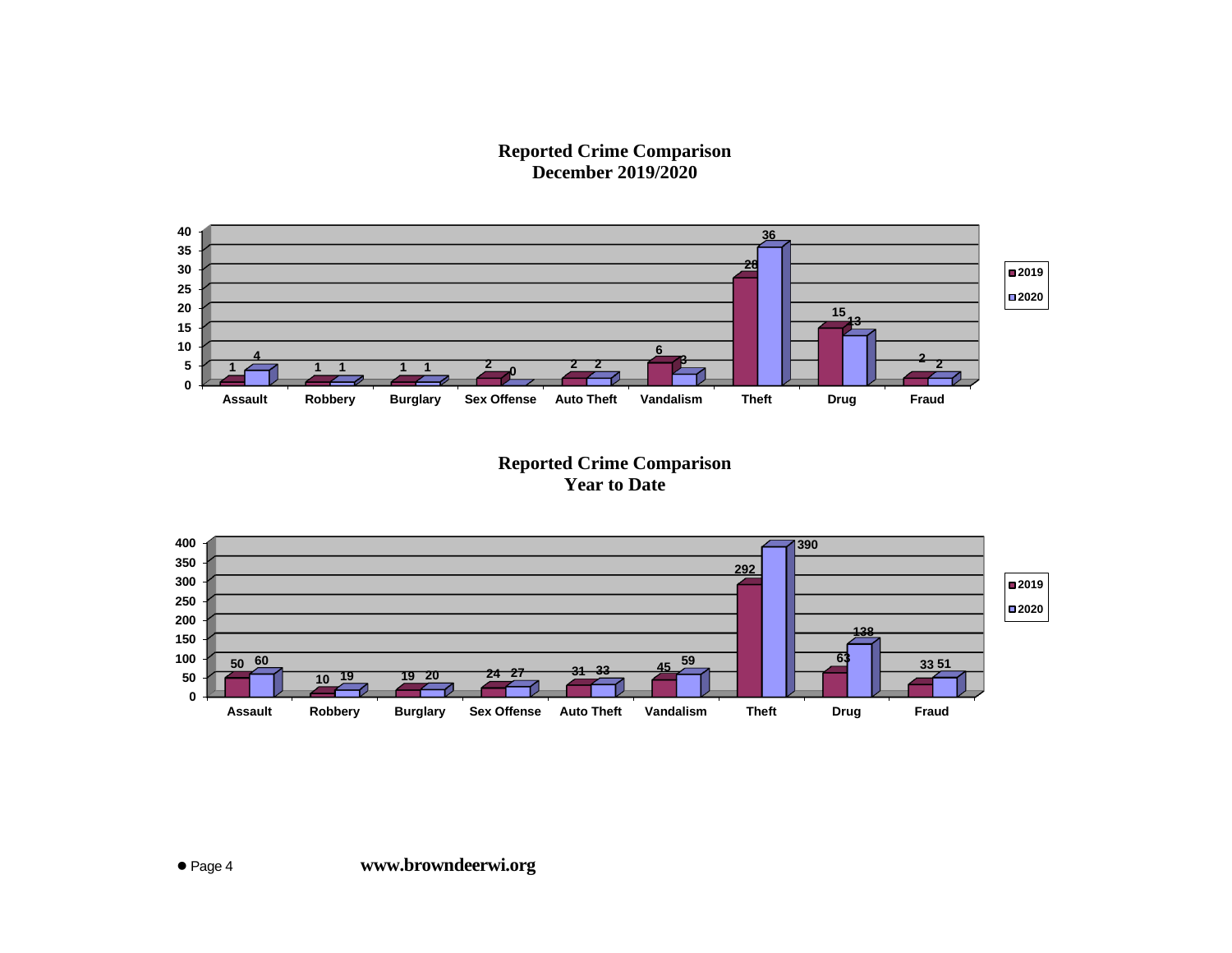

General Calls for Service – Complaints that typically do not require a police report and/or those that occur infrequently enough that they can't be assigned to one of the listed categories. Examples would be disabled vehicles, death investigations, etc.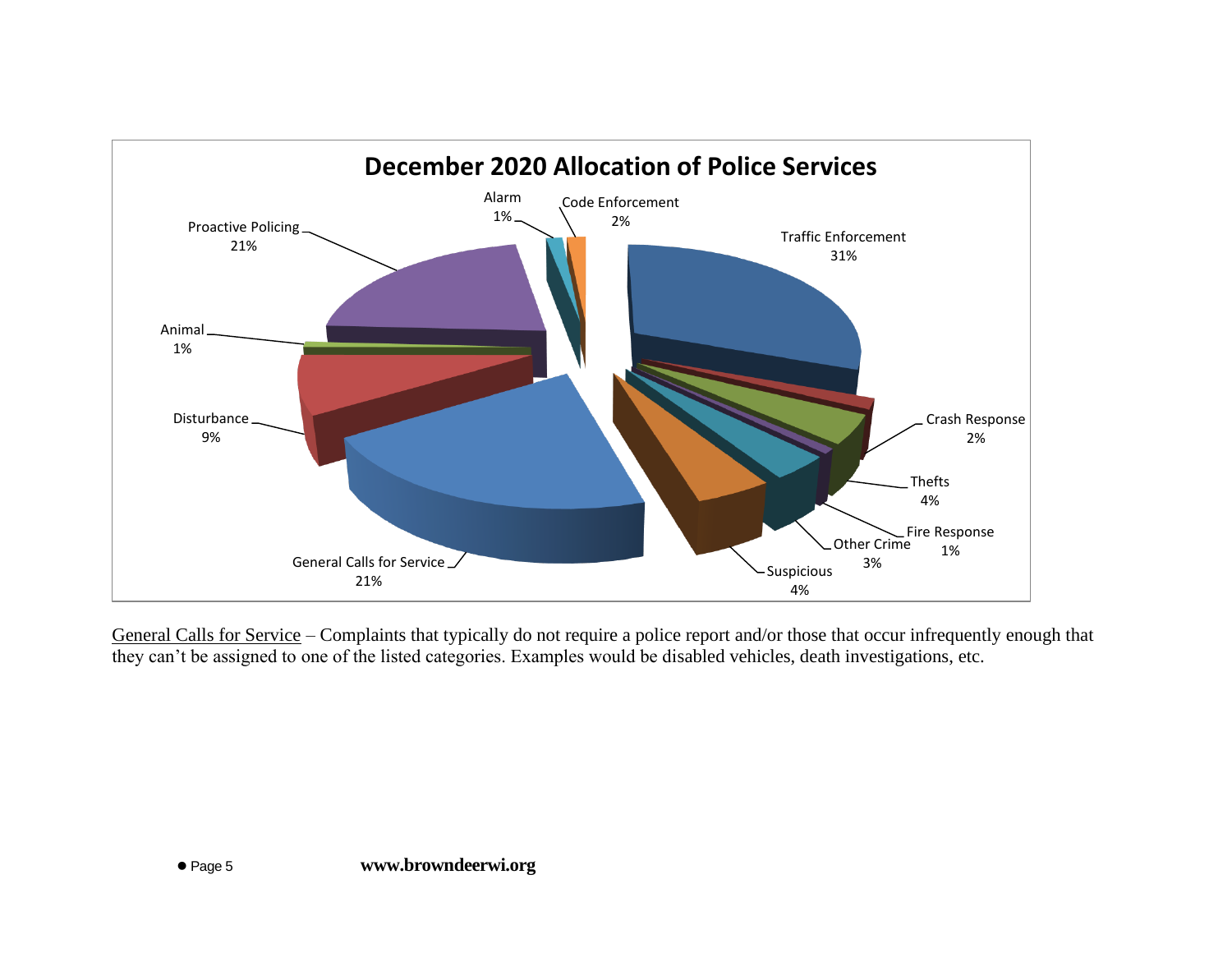

\* 70% of Bayside Reported Incidents are associated with the Communications Center



Part I offenses include: Homicide, assaults, burglary, robbery, theft and MV theft. Part II offenses include general order crimes such as disorderly conduct, frauds, vandalism, narcotic offenses.